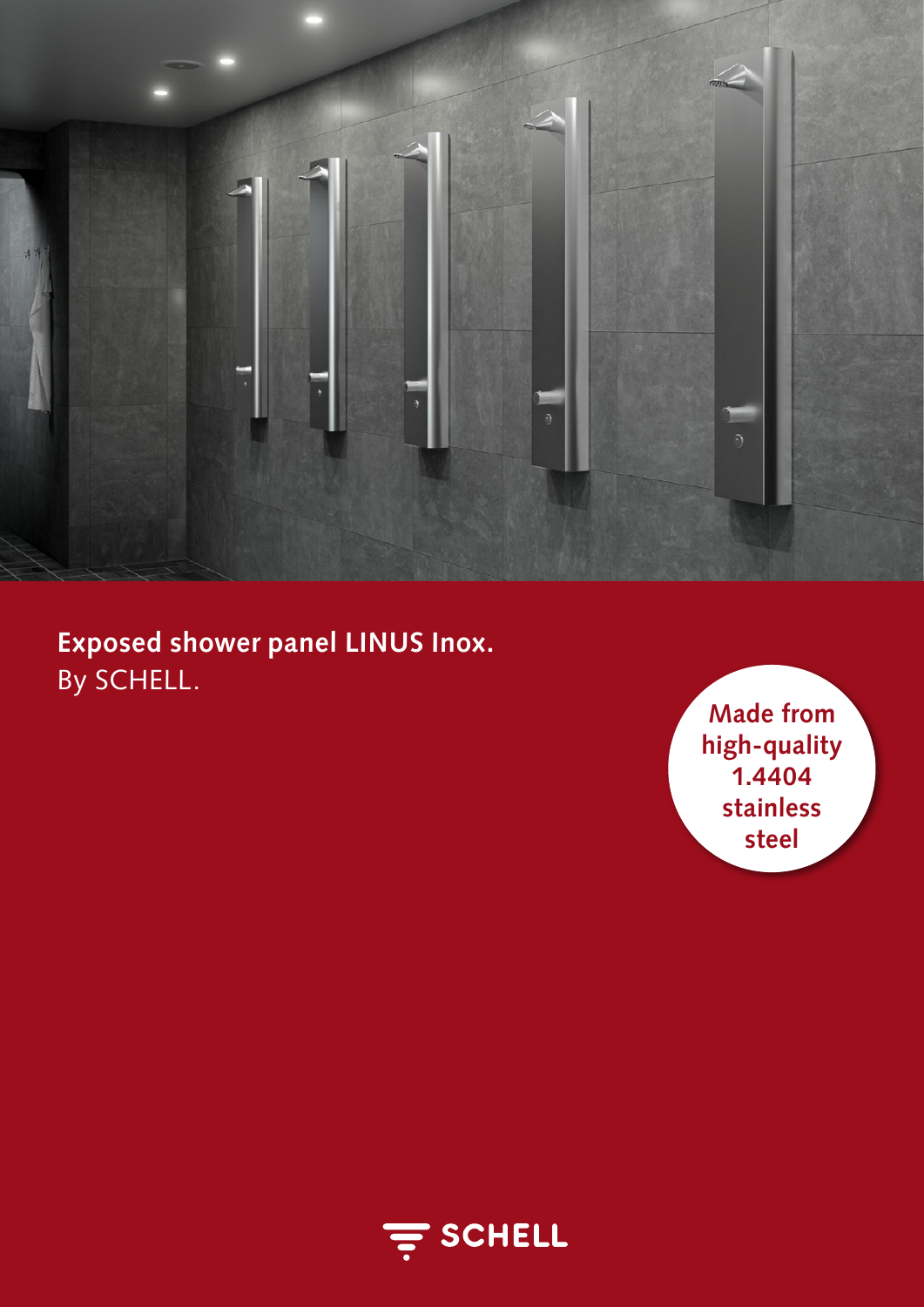

# **SCHELL exposed shower panel LINUS Inox.** The popular shower panel – now in stainless steel!

Decisions, decisions: with the launch of the new LINUS Inox, you can choose between the familiar aluminium model and the new stainless steel variant when selecting one of SCHELL's popular exposed shower panels. As always, the practical and hygienic design has the advantage of needing just one fitter for installation and features a low-maintenance, easy-clean surface.

In public, semi-public and commercial environments, maintaining an optimal level of hygiene is especially important. With the electronic LINUX Inox variants, setting up stagnation flushes using SCHELL SWS or SSC is very easy and user-friendly, for example. Thanks to LINUS Inox, SCHELL helps schools, hospitals, fitness studios, swimming baths and other public facilities maintain their drinking water quality while protecting patrons from dangerous bacteria like Legionella.

#### **Advantages at a glance:**

- 7 variants in brushed premium stainless steel (1.4404 grade, see box) – highly corrosion-resistant
- Vandal-resistant, thanks to rugged housing
- Practical one-person assembly
- Flexible installation: water connections from behind and above (optional panelling)
- Pivoting front shell makes maintenance and repair work easier
- With sealing system to ensure practical and reliable protection for parts
- Easy-to-clean surface finish
- Soap dish, slide bar and hand shower (three spray patterns) optional
- Automatic switchover from hand shower to shower head for safe hygiene flushes (water does not spray outside shower space)
- Made in Germany

#### **High-quality stainless steel**

With the LINUS Inox variants, SCHELL has pioneered the use of high-quality materials by using brushed premium stainless steel (1.4404-grade corrosion-resistant steel (V4A)).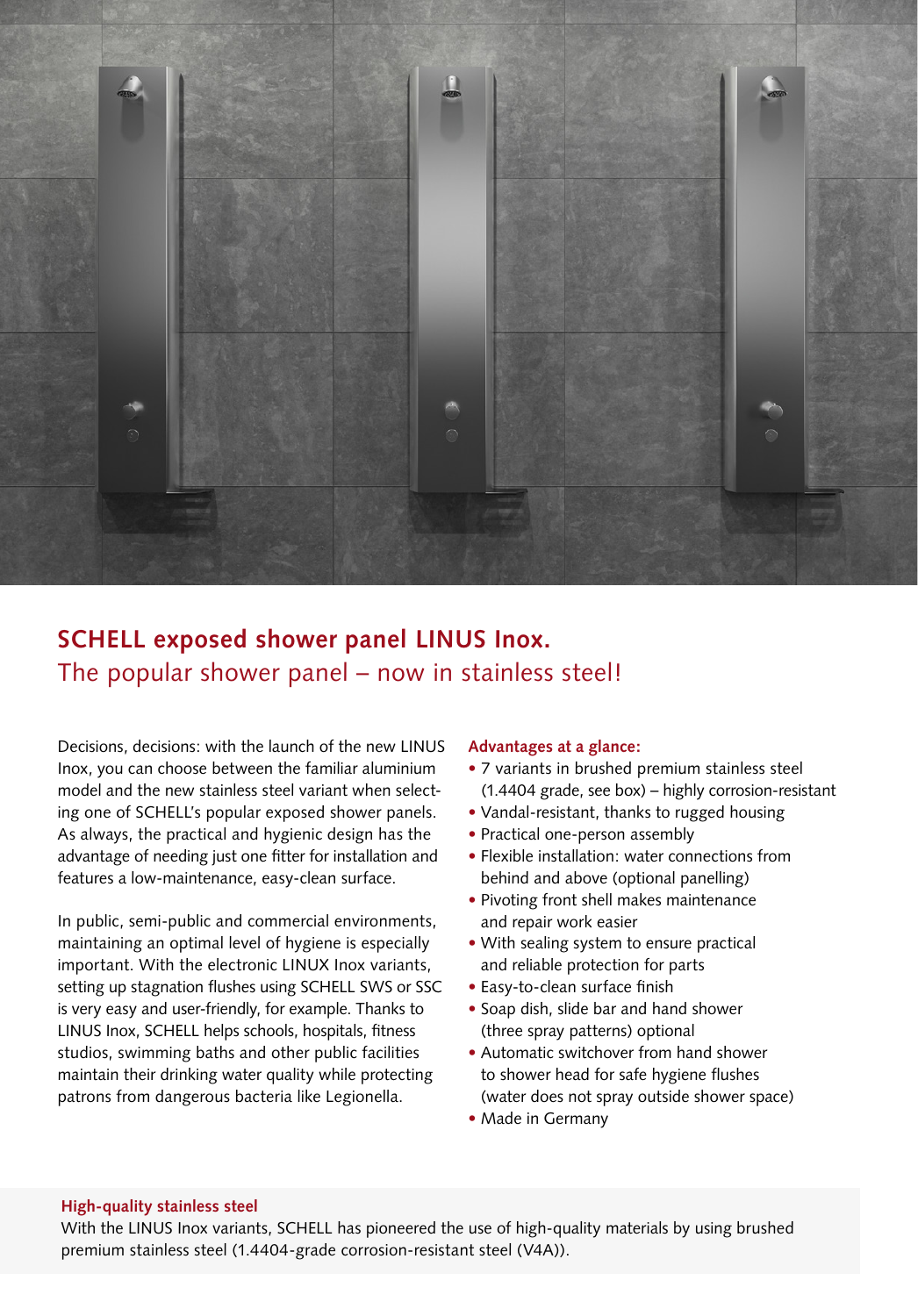# **LINUS Inox DP-C-T.** CVD touch electronics (thermostat), SWS- and SSC-capable.



## **LINUS Inox DP-C-T**

Shower panel made from high-quality stainless steel with integrated COMFORT 13° shower head

## **Function:**

Shower panel with CVD touch electronics, mixed water

#### **Product features:**

- Battery or mains operation
- Operating button for thermostat with temperature setting lockable at 38 °C
- Max. flow rate 9 l/min (pressureindependent)
- Flow pressure: 1.0–5.0 bar, resting pressure: max. 8 bar
- Max. water temperature 70 °C (short-time-use)
- Thermostat conforms to EN 1111, antiscalding protection if cold water supply fails
- Manual setting options: max. flow time from 10 program levels and stagnation flush every 24 h
- Setting options via SWS and SSC: flow time (1–950 s), stagnation flushes, actuation force, actuation lock times – and more
- With integrated backflow preventers (EN 1717:EB)
- Materials conform to German Drinking Water Directive (TrinkwV)
- Panel dimensions: 1200 x 240 x 80 mm

**Art. no. 00 841 28 99**

## **Other LINUS Inox DP-C-T variants:**



# **LINUS Inox DP-C-T with 12 V solenoid valve**

Shower panel made from high-quality stainless steel with integrated COMFORT 13° shower head and pre-installed monostable solenoid valve for manual thermal disinfection

## **Function:**

Shower panel with CVD touch electronics, mixed water

#### **Product features:**

- Manual thermal disinfection possible
- Max. water temperature 70 °C (short-time-use)

**Art. no. 00 842 28 99**



## **LINUS Inox DP-C-T with 6 V solenoid valve**

Shower panel made from high-quality stainless steel with integrated COMFORT 13° shower head and pre-installed bistable solenoid valve for thermal disinfection with SWS

## **Function:**

Shower panel with CVD touch electronics, mixed water

## **Product features:**

- Thermal disinfection possible via SCHELL SWS
- Max. water temperature 70 °C (short-time-use)

**Art. no. 00 843 28 99**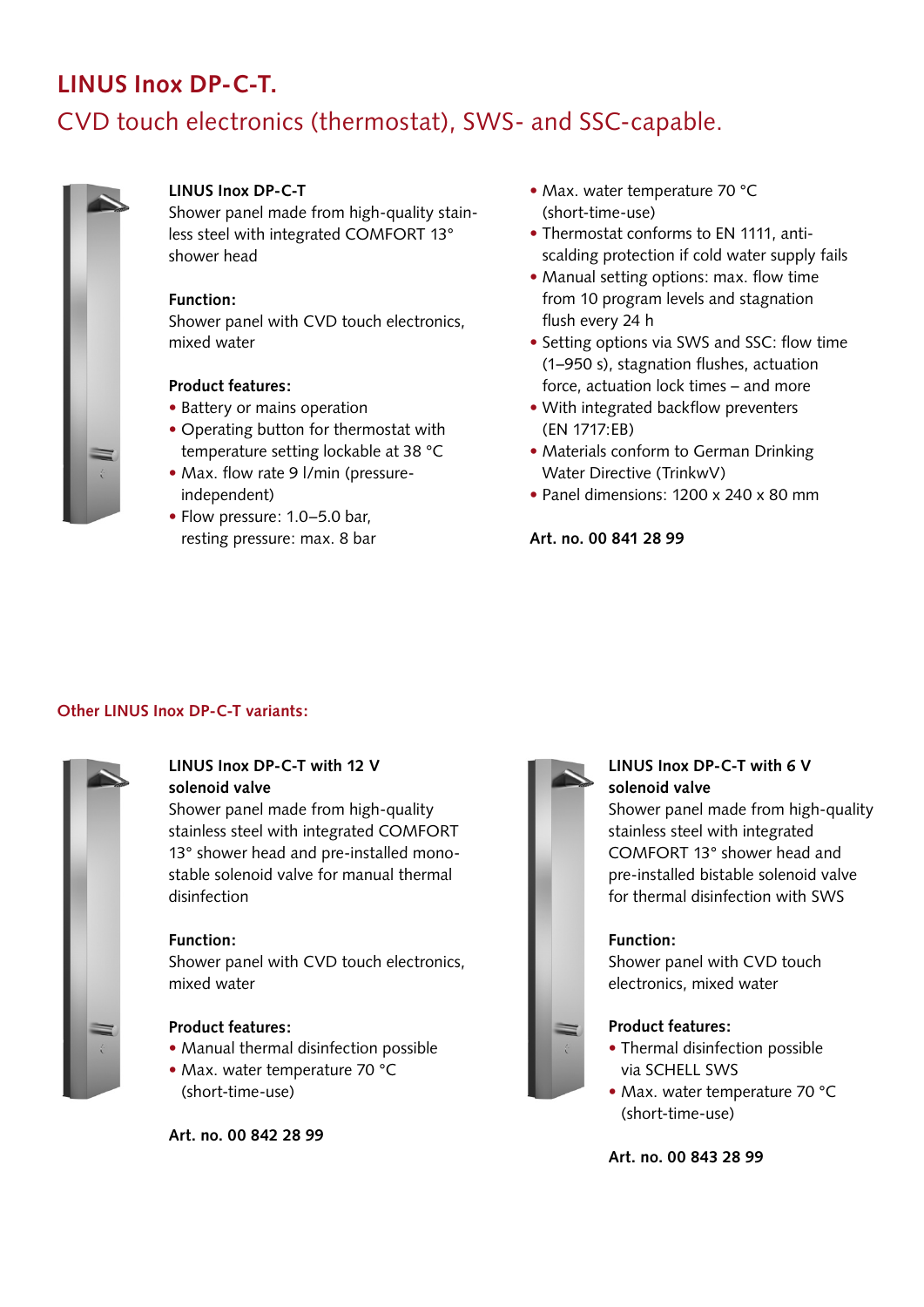# **LINUS Inox DP-C-T-H.** CVD touch electronics (thermostat), SWS- and SSC-capable.



## **LINUS Inox DP-C-T-H**

Shower panel made from high-quality stainless steel with slide bar, hand shower and hose

#### **Function:**

Shower panel with CVD touch electronics, mixed water

#### **Product features:**

- Hand shower with 3 spray patterns plus connection hose (length 1,500 mm) and shower rail (length 678 mm)
- Battery or mains operation
- Operating button for thermostat with temperature setting lockable at 38 °C
- Max. flow rate 9 l/min (pressureindependent)
- Flow pressure: 1.0-5.0 bar, resting pressure: max. 8 bar
- Max. water temperature 70 °C (short-time-use)
- Thermostat conforms to EN 1111, antiscalding protection if cold water supply fails
- Manual setting options: max. flow time from 10 program levels and stagnation flush every 24 h
- Setting options via SWS and SSC: flow time (1–950 s), stagnation flushes, actuation force, actuation lock times – and more
- With integrated backflow preventers (EN 1717:EB)
- Materials conform to German Drinking Water Directive (TrinkwV)
- Panel dimensions: 1200 x 240 x 80 mm

**Art. no. 00 846 28 99**

# **LINUS Inox DP-C-T-D-H.** CVD-Touch electronics (thermostat), SWS- and SSC-capable.



## **LINUS Inox DP-C-T-D-H**

Shower panel made from high-quality stainless steel, featuring an integrated COMFORT 13° shower head combined with a hand shower, hose and wall mount

## **Function:**

Shower panel with CVD touch electronics, mixed water

## **Product features:**

- Hand shower with 3 spray patterns plus connection hose (length 1,500 mm) and slide bar (length 678 mm)
- Battery or mains operation
- Operating button for thermostat with temperature setting lockable at 38 °C
- Max. flow rate 9 l/min (pressureindependent)
- Flow pressure: 1.0-5.0 bar, resting pressure: max. 8 bar
- Max. water temperature 70 °C (short-time-use)
- Thermostat conforms to EN 1111, antiscalding protection if cold water supply fails
- Outlet can be switched by user from shower head to hand shower
- Automatic switchover from hand shower to shower head for safe hygiene flushes
- Manual setting options: max. flow time from 10 program levels and stagnation flush every 24 h
- Setting options via SWS and SSC: flow time (1–950 s), stagnation flushes, actuation force, actuation lock times – and more
- With integrated backflow preventers (EN 1717:EB)
- Materials conform to German Drinking Water Directive (TrinkwV)
- Panel dimensions: 1200 x 240 x 80 mm

**Art. no. 00 847 28 99**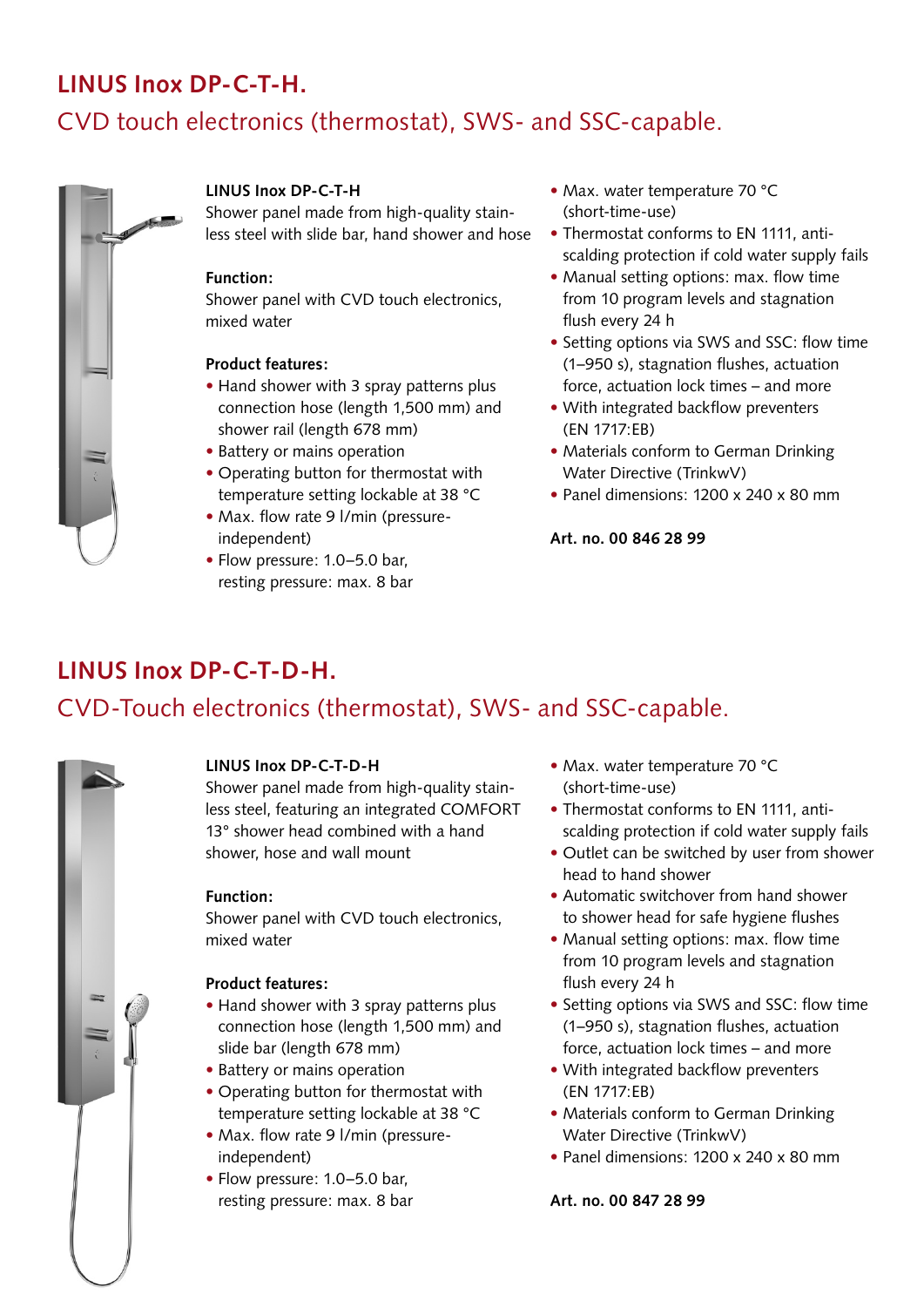# **LINUS Inox DP-SC-T.** Manual actuation, self-closing (thermostat).



## **LINUS Inox DP-SC-T**

Shower panel made from high-quality stainless steel with integrated COMFORT 13° shower head

## **Function:**

Self-closing exposed shower panel, mixed water

## **Product features:**

- Operating button for thermostat with temperature setting lockable at 38 °C
- With self-closing button (SC) and self-closing cartridge (SC II)
- Max. flow rate 9 l/min (pressureindependent)
- Flow pressure: 1.0–5.0 bar, resting pressure: max. 8 bar
- Max. water temperature 70 °C (short-time-use)
- Thermostat conforms to EN 1111, antiscalding protection if cold water supply fails
- Flow time adjustable from 5 to 30 s (factory setting is 20 s)
- With integrated backflow preventers (EN 1717:EB)
- Materials conform to German Drinking Water Directive (TrinkwV)
- Panel dimensions: 1200 x 240 x 80 mm

**Art. no. 00 844 28 99**

## **Other LINUS Inox DP-SC-T variants:**



## **LINUS Inox DP-SC-T with 12 V solenoid valve**

Shower panel made from high-quality stainless steel with integrated COMFORT 13° shower head and pre-installed monostable solenoid valve for manual thermal disinfection

## **Function:**

Self-closing exposed shower panel, mixed water

#### **Product features:**

- Manual thermal disinfection possible
- Max. water temperature 70 °C (short-time-use)

**Art. no. 00 845 28 99**



#### **LINUS Inox soap tray**

Use the LINUS Inox soap tray to enhance any LINUS Inox shower panel installation.

## **Product features:**

- High-quality stainless steel finish
- Easy to clean
- Separate soap tray without complicated wall mounting
- Hard-wearing and corrosion-proof
- Linear design with practical drainage channels
- Dimensions: 9.9 x 7.9 x 1.2 cm

**Art. no. 00 849 28 99**